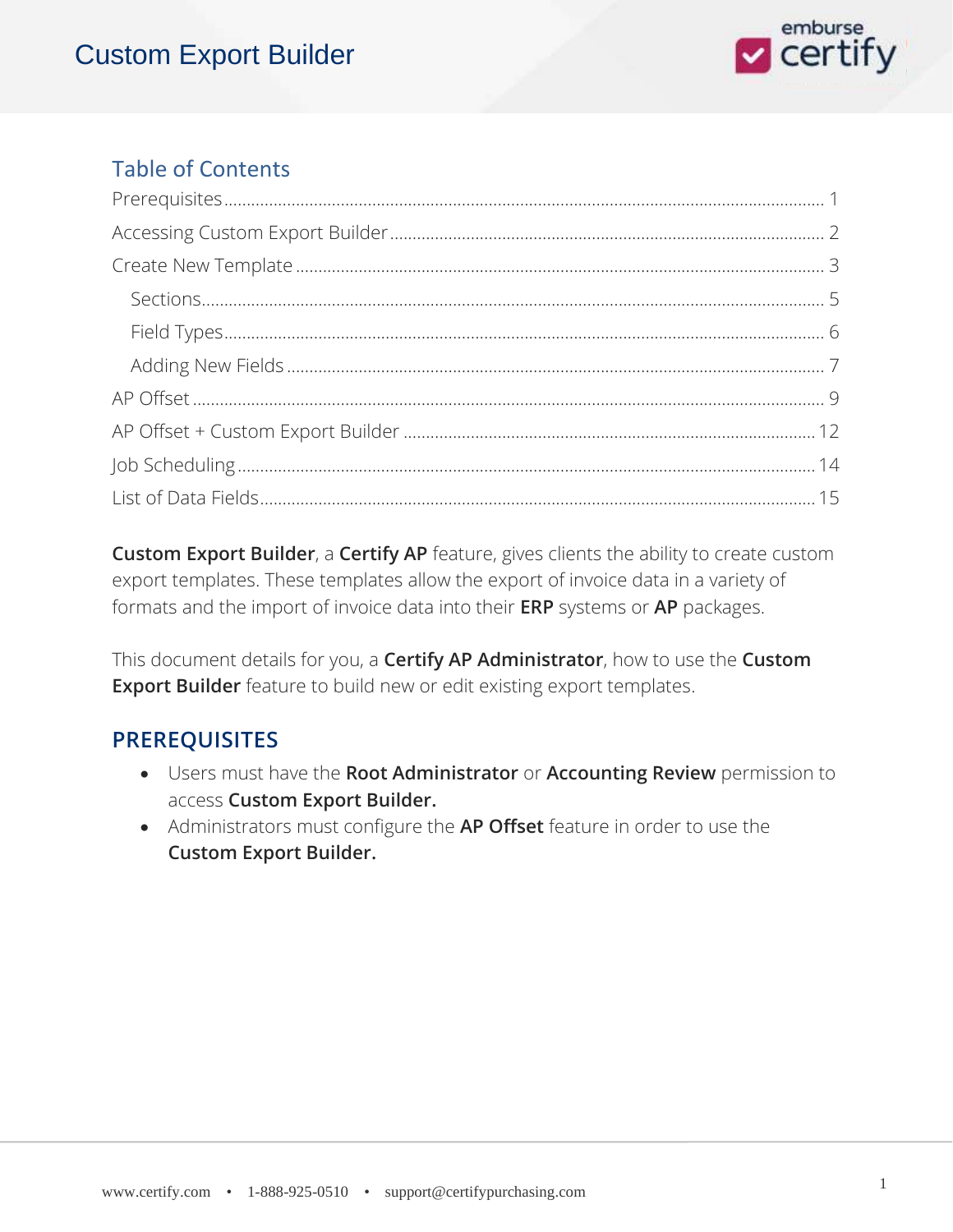

#### **ACCESSING CUSTOM EXPORT BUILDER**

**Step 1**: From your **Certify AP** homepage, select the **Invoices Tab.**

**Step 2**: Under **Export**, select **Export Invoices**.

| Invoices<br>Locate, create, and route invoices and more. |                                  |                         |                                |
|----------------------------------------------------------|----------------------------------|-------------------------|--------------------------------|
| Invoices<br>Manage bills you receive                     | Archives<br>Review past invoices | Export<br>Export to A/P | Catalog<br>Manage your catalog |
| Submit                                                   | <b>Invoice Archives</b>          | <b>Export Invoices</b>  | <b>Manage Categories</b>       |
| Review                                                   | Purchase Order Archives          | <b>Export Scheduler</b> | <b>Add New Product</b>         |
| Status                                                   | <b>Packing List Archives</b>     |                         | <b>View/Edit Products</b>      |
| Submit Credit Memo                                       | <b>Requisition Archives</b>      |                         | Add New Vendor                 |
| Manage Invoices                                          |                                  |                         | View/Edit Vendors              |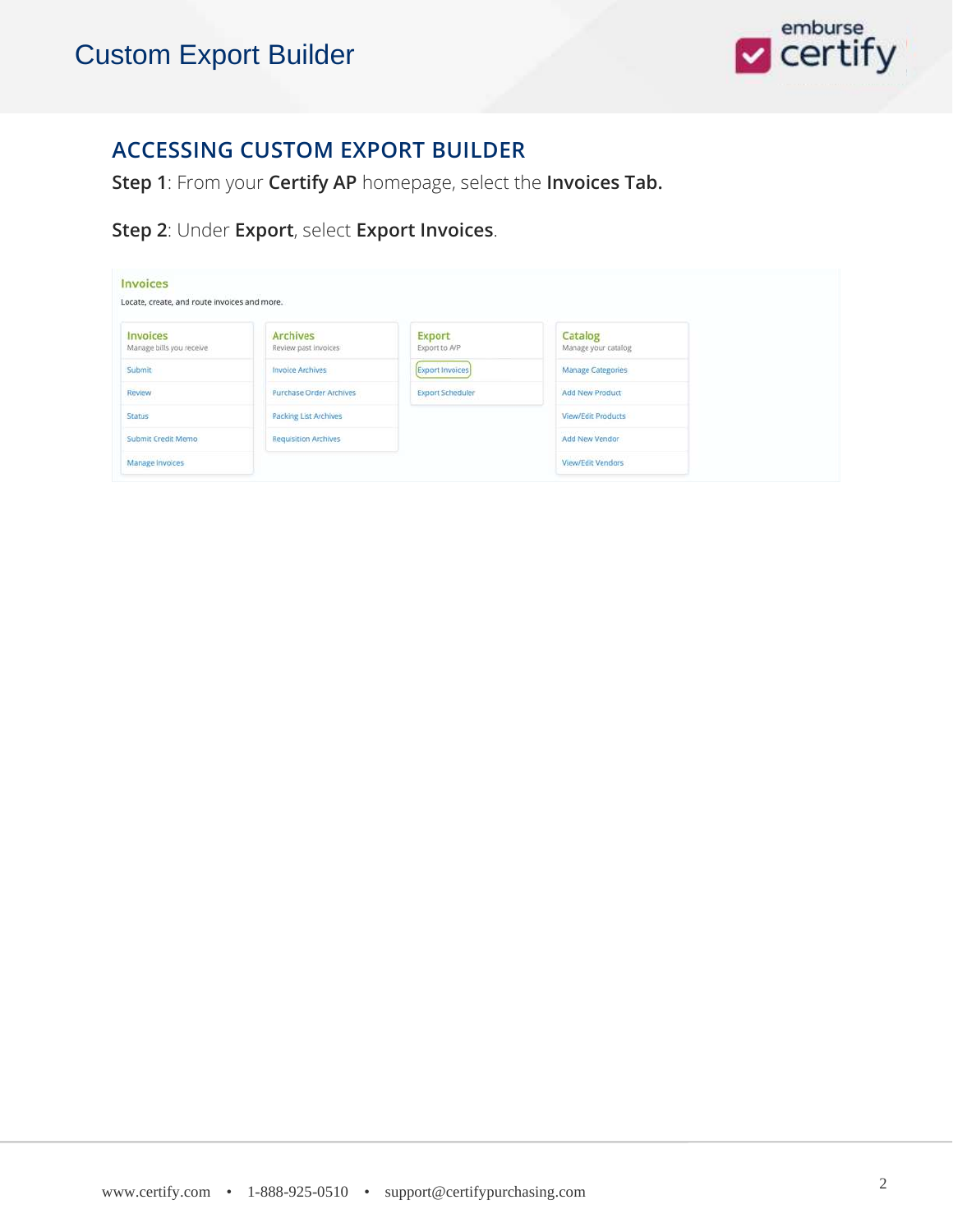

#### **CREATE NEW TEMPLATE**

Now you have accessed the **Custom Export** page, you can create new custom export templates.

#### **Step 1**: Click **New Template**.

|                                                                                        |                               | Accounting System: Generic (Max Len Due Date No Man Check Export)                 |         |        |         |              |
|----------------------------------------------------------------------------------------|-------------------------------|-----------------------------------------------------------------------------------|---------|--------|---------|--------------|
|                                                                                        | <b>Invoice Status Options</b> |                                                                                   |         |        |         |              |
|                                                                                        | Select Invoices to Re-Export  |                                                                                   |         |        |         |              |
|                                                                                        | Current Invoices              |                                                                                   |         |        |         |              |
| O                                                                                      | Previously exported invoices: | $\check{ }$<br>NONE                                                               |         |        |         |              |
|                                                                                        | <b>New Template</b>           |                                                                                   |         |        |         |              |
|                                                                                        |                               |                                                                                   |         |        |         |              |
|                                                                                        | Name                          | Description                                                                       |         |        |         |              |
|                                                                                        | Debit/Credit Exports          | Export of non ACH AP invoice data for import to GP for GJE of debits and credits. | Disable | Export | Preview |              |
|                                                                                        | <b>ACH Exports</b>            | <b>ACH Exports</b>                                                                | Disable | Export | Preview |              |
|                                                                                        |                               |                                                                                   |         |        |         | Edit<br>Edit |
| <b>Active Templates</b><br>Type<br>Non-ACH<br>ACH<br><b>Disabled Templates</b><br>Type | Name                          | <b>Description</b>                                                                |         |        |         |              |

Under **Active** or **Disabled Templates**, there are a few options to create or adjust custom templates.

- **Disable / Enable** Allows a template to be enabled, available for exports and scheduled jobs, or disabled.
- **Export** Uses the template to run a manual export and produce an export file on demand and flags the invoices as exported.
- **Preview** Uses the template to preview a manual export and produce an export file on demand but does not flag the invoices as exported.
- **Edit**  Allows a template to be edited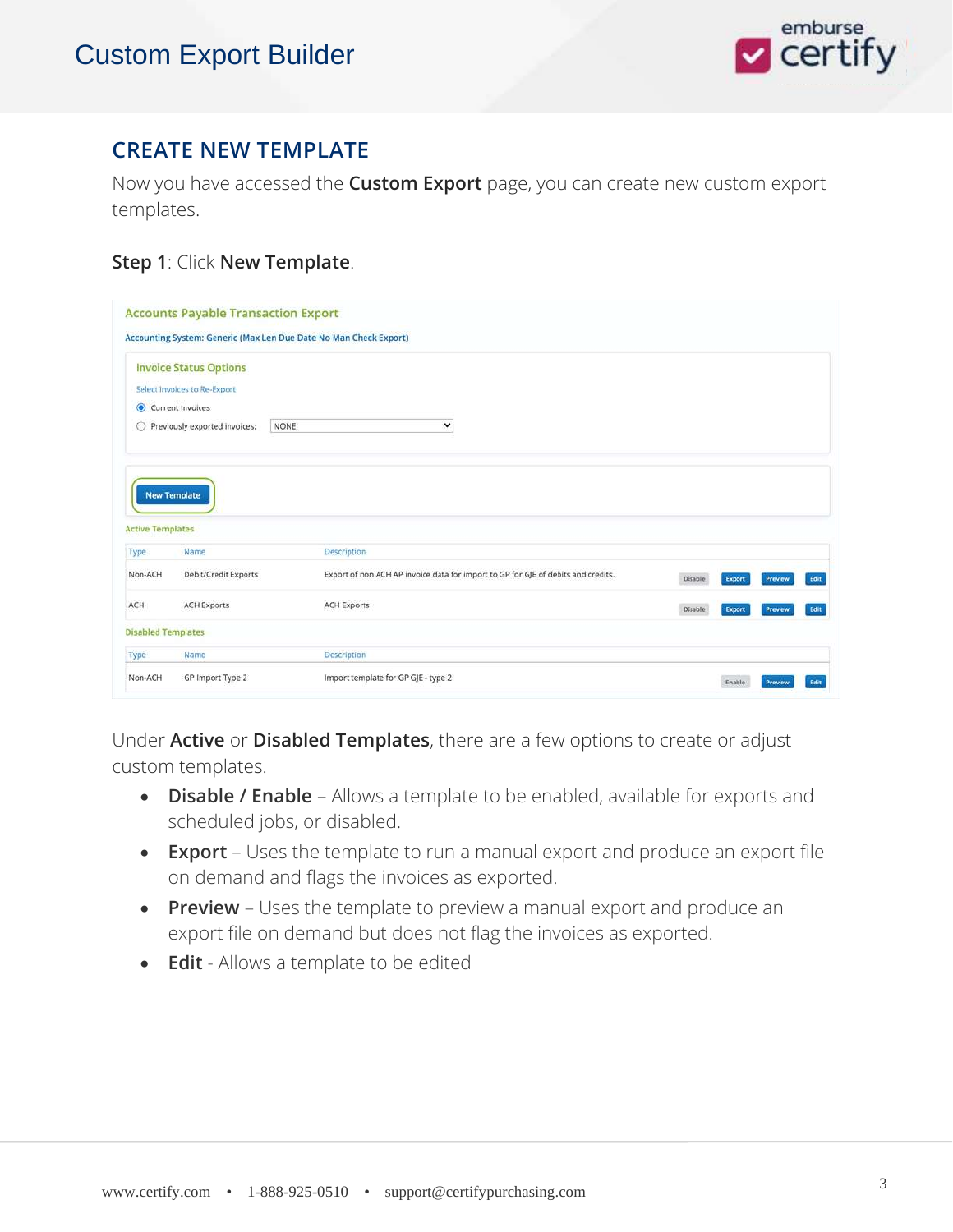

**Step 2**: After the template format appears, fill out the appropriate fields.

| Name        |                                                           |  |
|-------------|-----------------------------------------------------------|--|
| Description |                                                           |  |
|             |                                                           |  |
| Status      | ● Active ○ Disabled                                       |  |
| Content     | $\sqrt{P}$ Please select a value<br>Non-ACH<br><b>ACH</b> |  |

- **Name** The template name.
- **Description** A short description of what the template is used for
- **Status**  The status of the template determines if it can be used to export data. **Active** allows the template to be used in manual or scheduled jobs. **Disabled** will not allow the template to be used for exports.
- **Content**  Determines which type of invoices will be included in the export, **ACH** or non-**ACH**.

**Step 3**: Next choose the **File Format**, **Invoice Types,** and whether the file should contain **Positive** and/or **Negative** integers.

| File Format                | Please select a value                                                                     | v |
|----------------------------|-------------------------------------------------------------------------------------------|---|
| Invoice Types              | Include Voided Invoices                                                                   |   |
| Positive/Negative Invoices | / Please select a value<br>Positive and Negative<br>Positive Only<br><b>Negative Only</b> |   |

- **File Formats** Determines the format of the output file. Choose from **CSV**, **TXT**, **XML**, or **NACHA** file format types.
- **Invoice Types** Determines if voided invoices are included in the export. It is unchecked by default.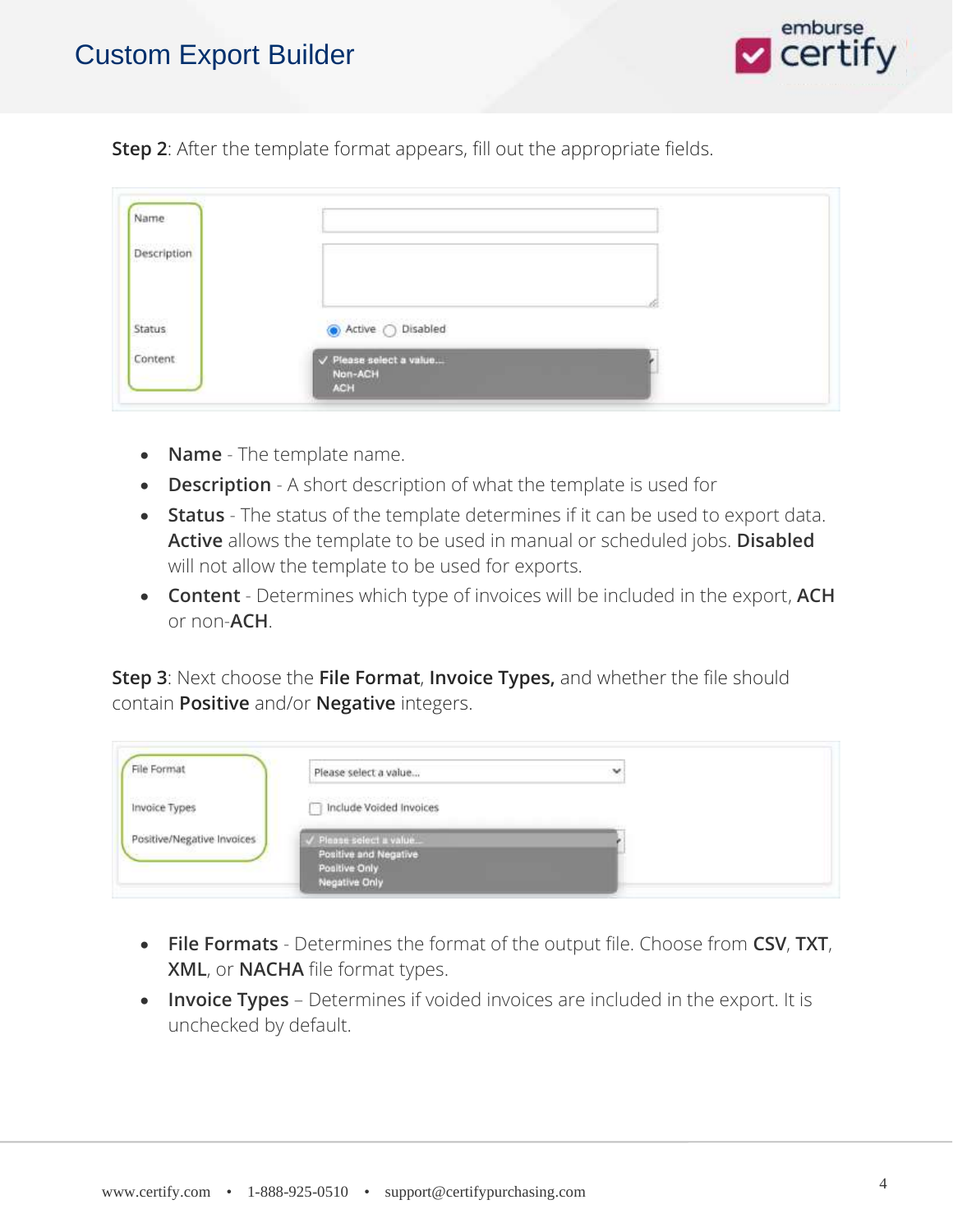

#### **Step 4**: Create a **Filename** and determine which **Sections** and **Field Types** need to be included on the export.

| Filename                  |                       |                    |                         |                           | $\checkmark$ |
|---------------------------|-----------------------|--------------------|-------------------------|---------------------------|--------------|
|                           |                       | No data.           |                         |                           |              |
| Data Field                | <b>Static Field</b>   |                    |                         |                           |              |
| File Header               |                       |                    |                         |                           | $\checkmark$ |
| Include Header Row        |                       |                    |                         |                           |              |
|                           |                       | No data.           |                         |                           |              |
| Data Field                | <b>Static Field</b>   | <b>Blank Field</b> | <b>Aggregated Field</b> | <b>Concatenated Field</b> |              |
| <b>Debit-Credit Field</b> | <b>Computed Field</b> |                    |                         |                           |              |
| Detail Header             |                       |                    |                         |                           | $\leq$       |
| $\Box$ Detail             |                       |                    |                         |                           | $\leq$       |
| Detail Footer             |                       |                    |                         |                           | $\,<$        |
| File Footer               |                       |                    |                         |                           | $\hat{<}$    |

#### **Sections**

Each template has sections where you arrange the columns of data you want to export. The sections can be added to the template by clicking the check box to the left of the section name to activate it, and then clicking anywhere on the section line.

| <b>Section</b>       | <b>Description</b>                        |
|----------------------|-------------------------------------------|
| Filename             | The name of the file that is              |
|                      | output/delivered.                         |
| <b>File Header</b>   | File headers appear once in a file as the |
|                      | first or second row.                      |
| <b>Detail Header</b> | Detail headers appear once per each       |
|                      | unique invoice detail in a file.          |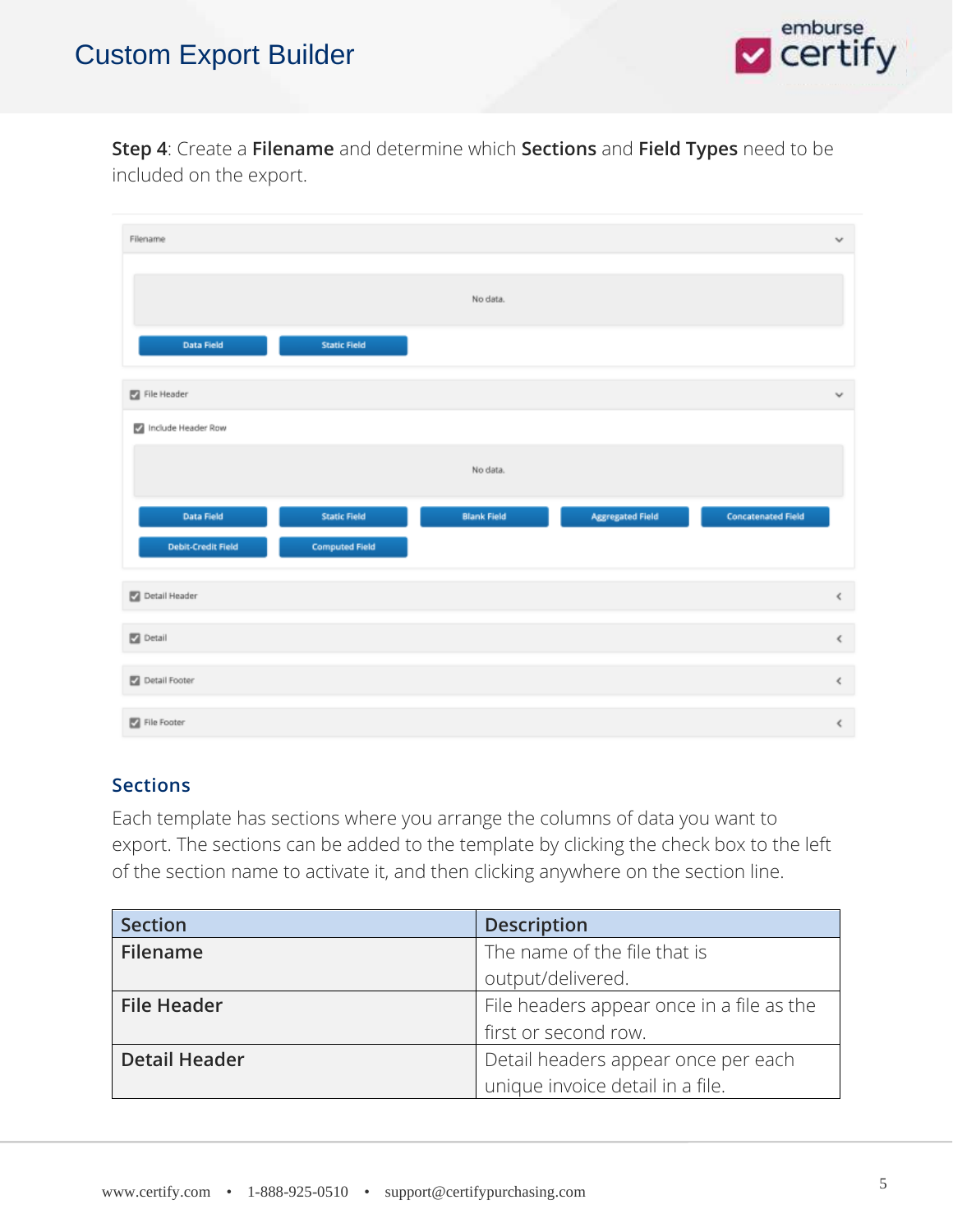

| <b>Detail</b>        | Details represent your invoice line items |
|----------------------|-------------------------------------------|
|                      | at the allocation detail level.           |
| <b>Detail Footer</b> | Detail Footers appear once per each       |
|                      | unique invoice detail in a file.          |
| <b>File Footer</b>   | File Footers appear once in a file as the |
|                      | first or second row.                      |

#### **Field Types**

Each active section on a template requires that at least one field must be added. The chosen fields determine what data will be shown in the export.

| <b>Field Type</b>         | <b>Description</b>                        |
|---------------------------|-------------------------------------------|
| <b>Data Field</b>         | Columns of data stored in the Certify AP  |
|                           | database from the application.            |
| <b>Static Field</b>       | Allows a column with a repeated,          |
|                           | unchanging value to be inserted.          |
| <b>Blank Field</b>        | Allows a column with a blank, or no data, |
|                           | be inserted.                              |
| <b>Aggregated Field</b>   | Allows a column that aggregates or        |
|                           | combines other data fields together       |
|                           | using functions like SUM.                 |
| <b>Concatenated Field</b> | Allows a column to be inserted that       |
|                           | consists of other data field columns      |
|                           | strung together.                          |
| <b>Debit-Credit Field</b> | Allows a set of columns to be inserted    |
|                           | that break positive and negative integers |
|                           | into two columns instead of one.          |
| <b>Computed Filed</b>     | Allows a column to be inserted that       |
|                           | consists of data columns evaluated using  |
|                           | various comparators.                      |
|                           | $= -$ Equal to                            |
|                           | $\neq$ - Not equal to                     |
|                           | < - Less than                             |
|                           | $\leq$ - Less than or equal to            |
|                           | > - Greater than                          |
|                           | $\geq$ - Greater than or equal to         |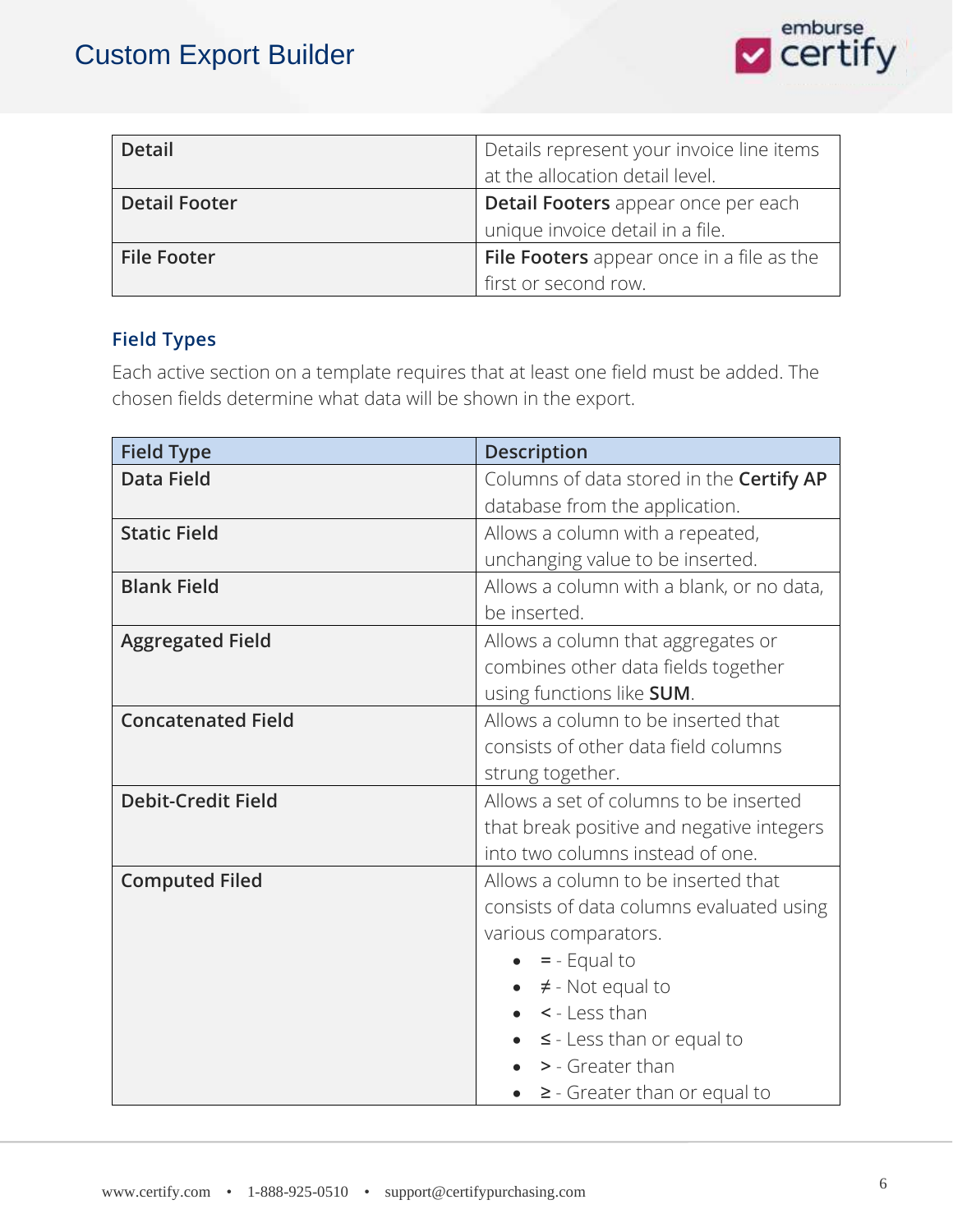

#### **Adding New Fields**

**Step 1**: To add new fields first click on the required **Field Type**.

|                         | No data.                  |                           |  |
|-------------------------|---------------------------|---------------------------|--|
| Data Field              | <b>Static Field</b>       | <b>Blank Field</b>        |  |
| <b>Aggregated Field</b> | <b>Concatenated Field</b> | <b>Debit-Credit Field</b> |  |
| <b>Computed Field</b>   |                           |                           |  |

**Step 2**: Add a **Display Name** and complete the other required fields, then click **Save**.

| Include Header Row      |                                             |                           |              |
|-------------------------|---------------------------------------------|---------------------------|--------------|
| Type                    | Display Name                                | Value                     |              |
| Type                    | Data Field                                  |                           |              |
| Display Name            |                                             |                           |              |
| Value                   | Please select a value<br>Ÿ                  |                           |              |
|                         |                                             |                           | Cancel<br>Sm |
| Data Field              | <b>Static Field</b>                         | <b>Blank Field</b>        |              |
| <b>Aggregated Field</b> | <b>Concatenated Field</b><br><b>SETTING</b> | <b>Debit-Credit Field</b> |              |
| <b>Computed Field</b>   |                                             |                           |              |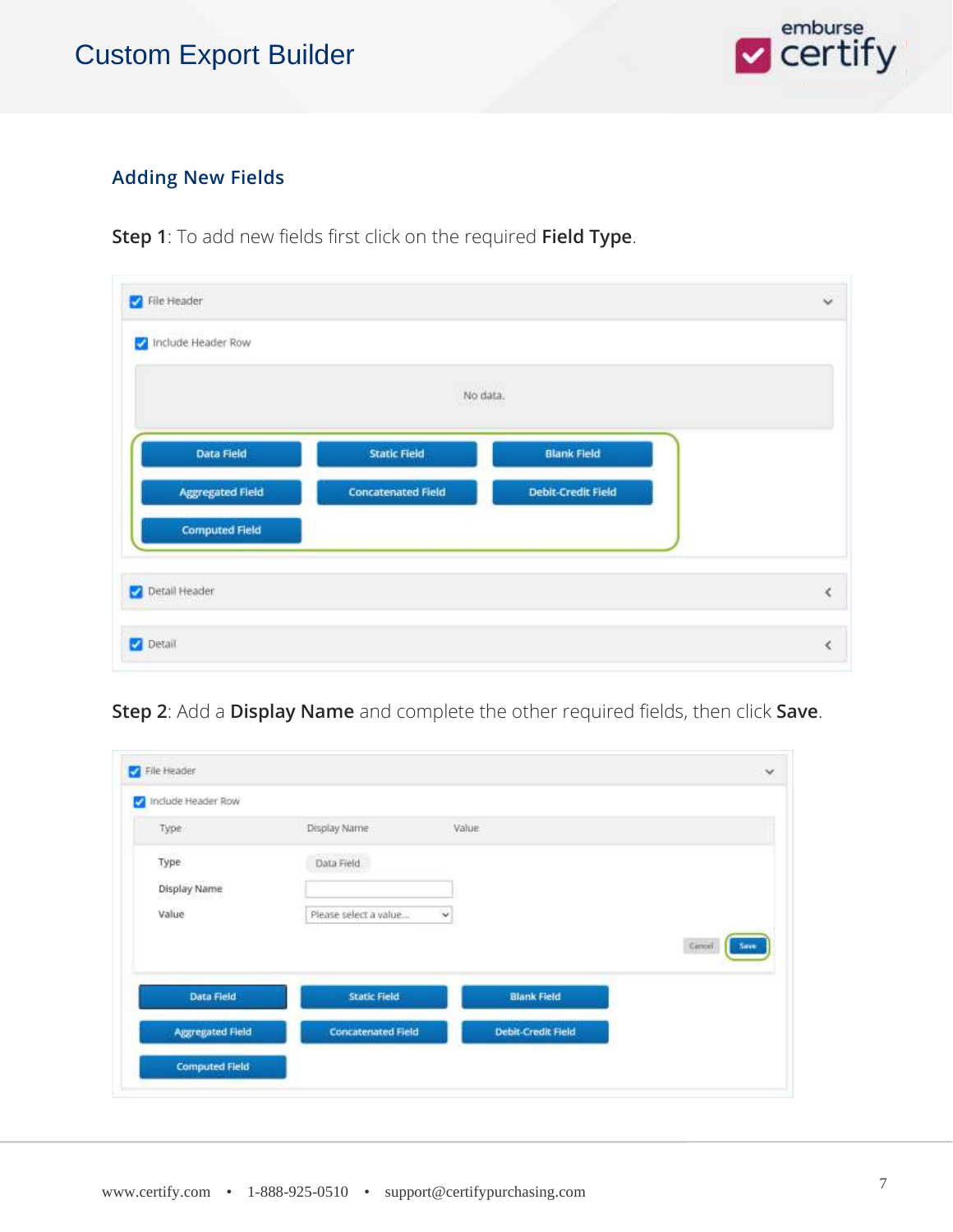

**Step 3**: Once your fields are created you may rearrange them by dragging and dropping them in the order you would like to see them appear in your export file.

| <b>Detail</b> |                                  |                                 |                                                     |                         | ×                                         |
|---------------|----------------------------------|---------------------------------|-----------------------------------------------------|-------------------------|-------------------------------------------|
|               | Include Header Row               |                                 |                                                     |                         |                                           |
| Type:         |                                  | Display Name                    | Value                                               |                         |                                           |
|               | Data Field                       | Num Distributions               | Num Distributions                                   |                         | Delety)<br>16t                            |
|               | Data Finle                       | invoice Tora                    | Immice Total                                        |                         | Diffile<br><b>Tim</b>                     |
|               | Data Field<br><b>FULLS FULLE</b> | Invoice Total<br><b>REMARKS</b> | <b>Invitre Tinai</b><br><b>SIT ASA TITLE TO THE</b> |                         | <b>Theiring</b><br>-1401<br><b>beines</b> |
|               | Debit-Credit Field               | Debit: Debit<br>Credit: Credit  | <b>Distribution Total</b>                           |                         | Delete<br><b>Edit</b>                     |
|               | Data Field                       | <b>Static Field</b>             | <b>Blank Field</b>                                  | <b>Aggregated Field</b> | <b>Concatenated Field</b>                 |
|               | <b>Debit-Credit Field</b>        | <b>Computed Field</b>           |                                                     |                         |                                           |

You may also choose whether to include the header row in your export file for each section.

**Step 4**: To edit an existing field, click the **Edit** button. Once all changes are made, click the **Save** button.

| Include Header Row      |                           |                           |                       |
|-------------------------|---------------------------|---------------------------|-----------------------|
| Type                    | Display Name              | Value                     |                       |
| Data Field              | Dept Currency ID          | Dept Currency ID          | <b>Delete</b><br>Edit |
| Data Field              | <b>Static Field</b>       | <b>Blank Field</b>        |                       |
| <b>Aggregated Field</b> | <b>Concatenated Field</b> | <b>Debit-Credit Field</b> |                       |

**Step 5**: To remove existing field, click the **Delete** button.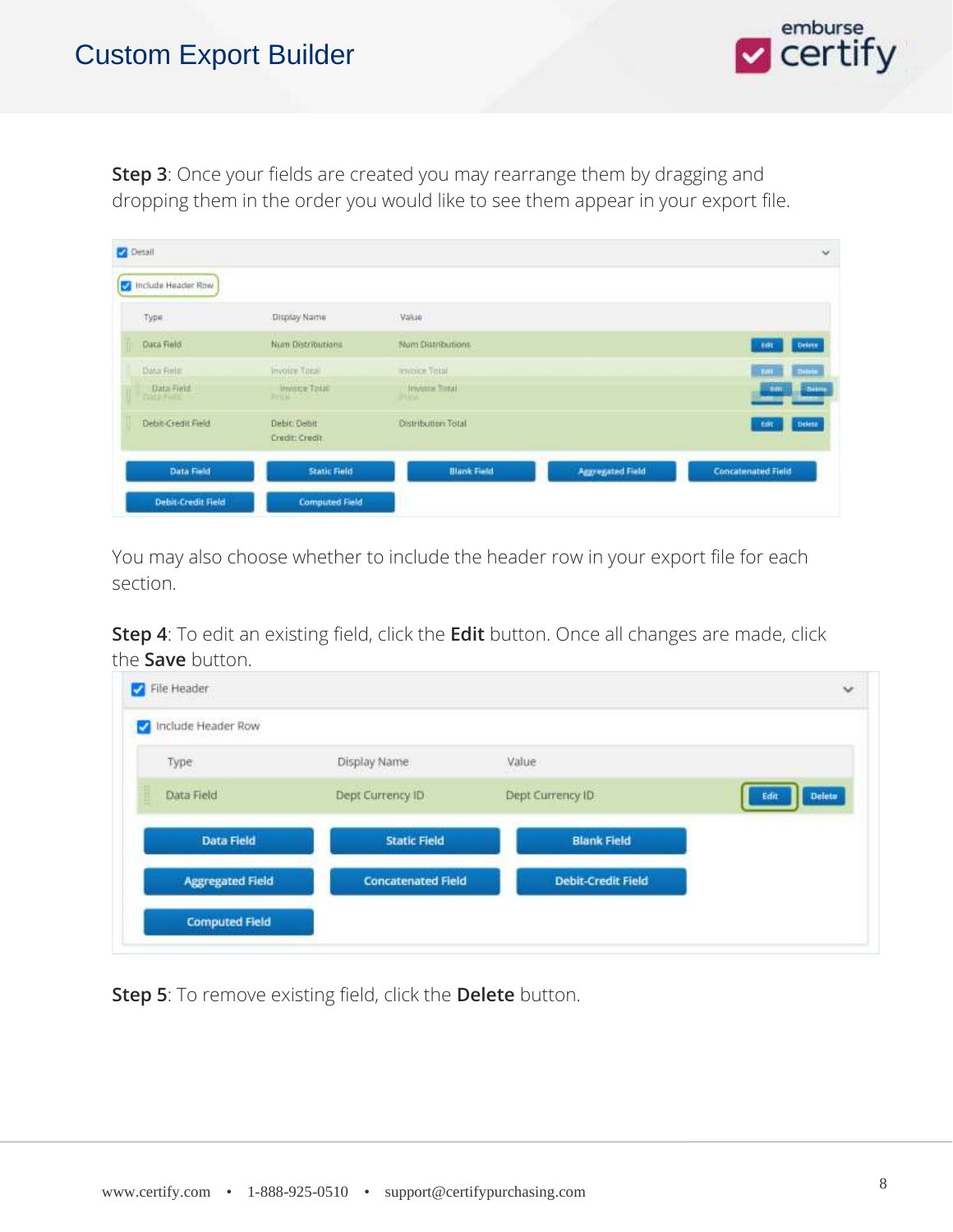

| <b>Aggregated Field</b> | <b>Concatenated Field</b> | <b>Debit-Credit Field</b> |                       |
|-------------------------|---------------------------|---------------------------|-----------------------|
| <b>Data Field</b>       | <b>Static Field</b>       | <b>Blank Field</b>        |                       |
| Data Field              | Dept Currency ID          | Dept Currency ID          | <b>Delete</b><br>Edit |
| Type                    | Display Name              | Value                     |                       |

**Step 6:** Once you have added all your sections and fields click the **Save** button at the bottom of the template.

| Type                    | Display Name              | Value                     |                       |
|-------------------------|---------------------------|---------------------------|-----------------------|
| Data Field              | Date, Day                 | Date, Day                 | <b>Delete</b><br>Edit |
| Data Field              | <b>Static Field</b>       | <b>Blank Field</b>        |                       |
| <b>Aggregated Field</b> | <b>Concatenated Field</b> | <b>Debit Credit Field</b> |                       |
| <b>Computed Field</b>   |                           |                           |                       |
| T The Lat Former        |                           |                           | ċ                     |
| This tooley             |                           |                           | ¢                     |

#### **AP OFFSET**

The **AP Offset** feature adds an **Offset Line** for a reversing entry against each detail exported. The offset line is automatically added for each invoice detail exported to balance your entry.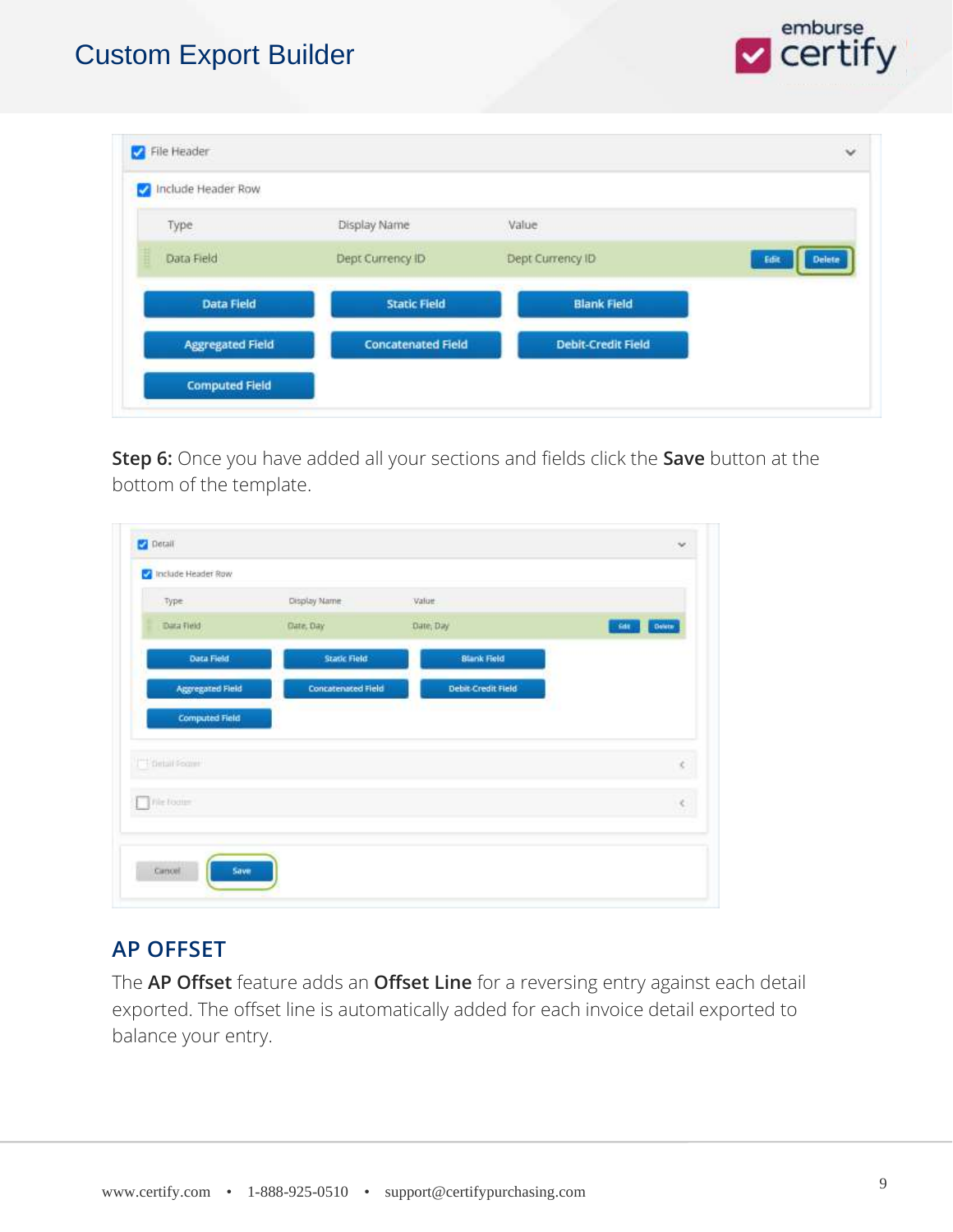

The **AP Offset** feature must first be enabled by a **Certify AP Administrator** prior to its use in **Custom Export Builder** templates.

**Step 1**: Login as a **Certify AP Administrator** and open the **Configuration** tab.

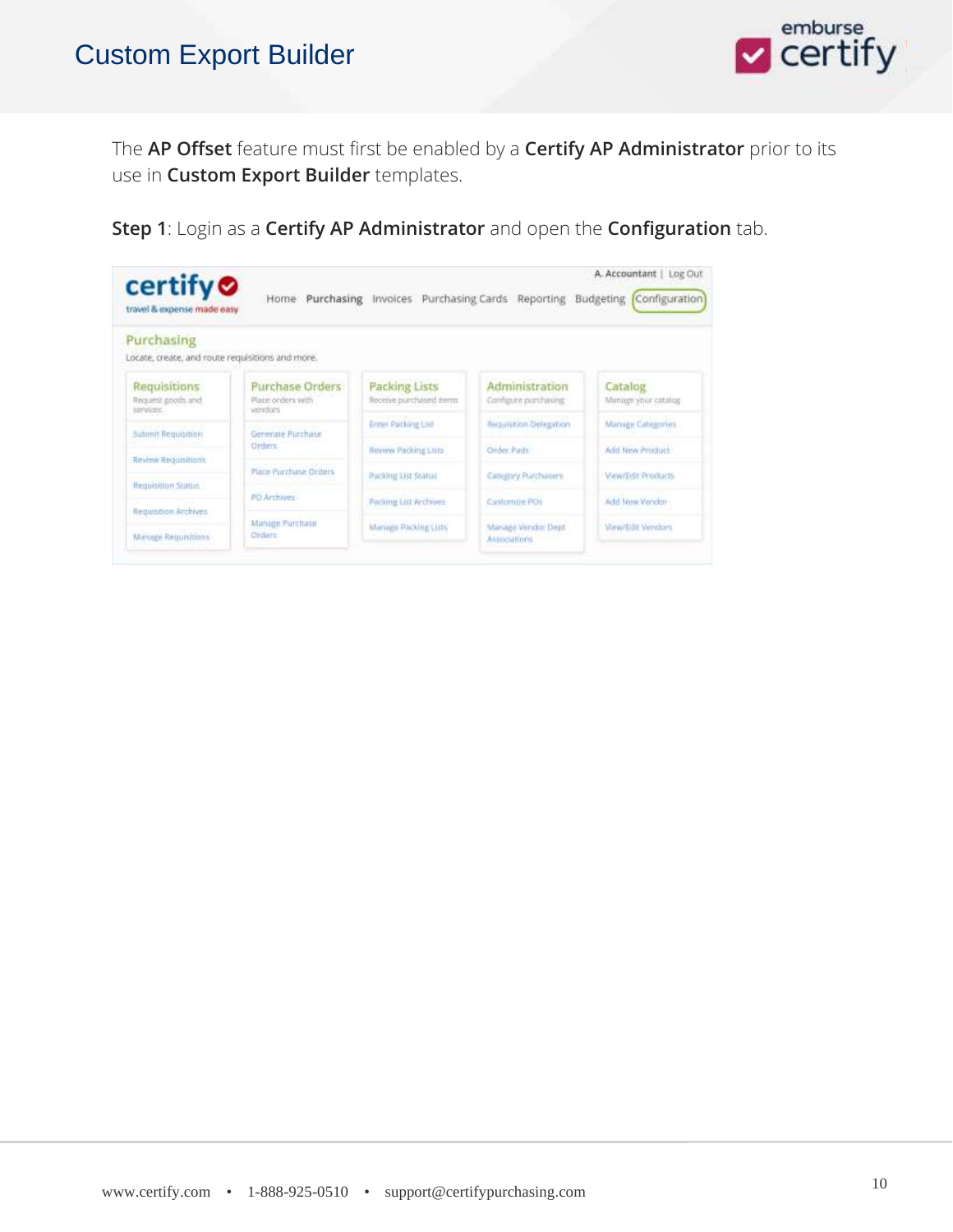

**Step 2**: Find the root company department and select **Company Preferences**.

| S.A.F.<br>Edit     | Company Preferences<br>Department Preferences Permissions Summary<br>API Key |
|--------------------|------------------------------------------------------------------------------|
| Department Name:   | Accounting and Finance                                                       |
| Address 1          |                                                                              |
| Address 2          |                                                                              |
| City               |                                                                              |
| State              |                                                                              |
| Zip                |                                                                              |
| Country            |                                                                              |
| Phone              |                                                                              |
| Fax                |                                                                              |
| Company Code       |                                                                              |
| ERP Department ID: | 03                                                                           |

**Step 3**: Scroll to the **Invoice Export Settings** and activate **AP Offset** by selecting the checkbox.

| <b>Enable AP Offset</b>    |                |                                                                                                            |
|----------------------------|----------------|------------------------------------------------------------------------------------------------------------|
| AP Offset GL Account       | <none></none>  | $\sim$                                                                                                     |
| Scheduler Emails to Notify | notifications. | Enter one or more valid email addresses (separated by a semicolon) for users required to receive Scheduler |
|                            |                |                                                                                                            |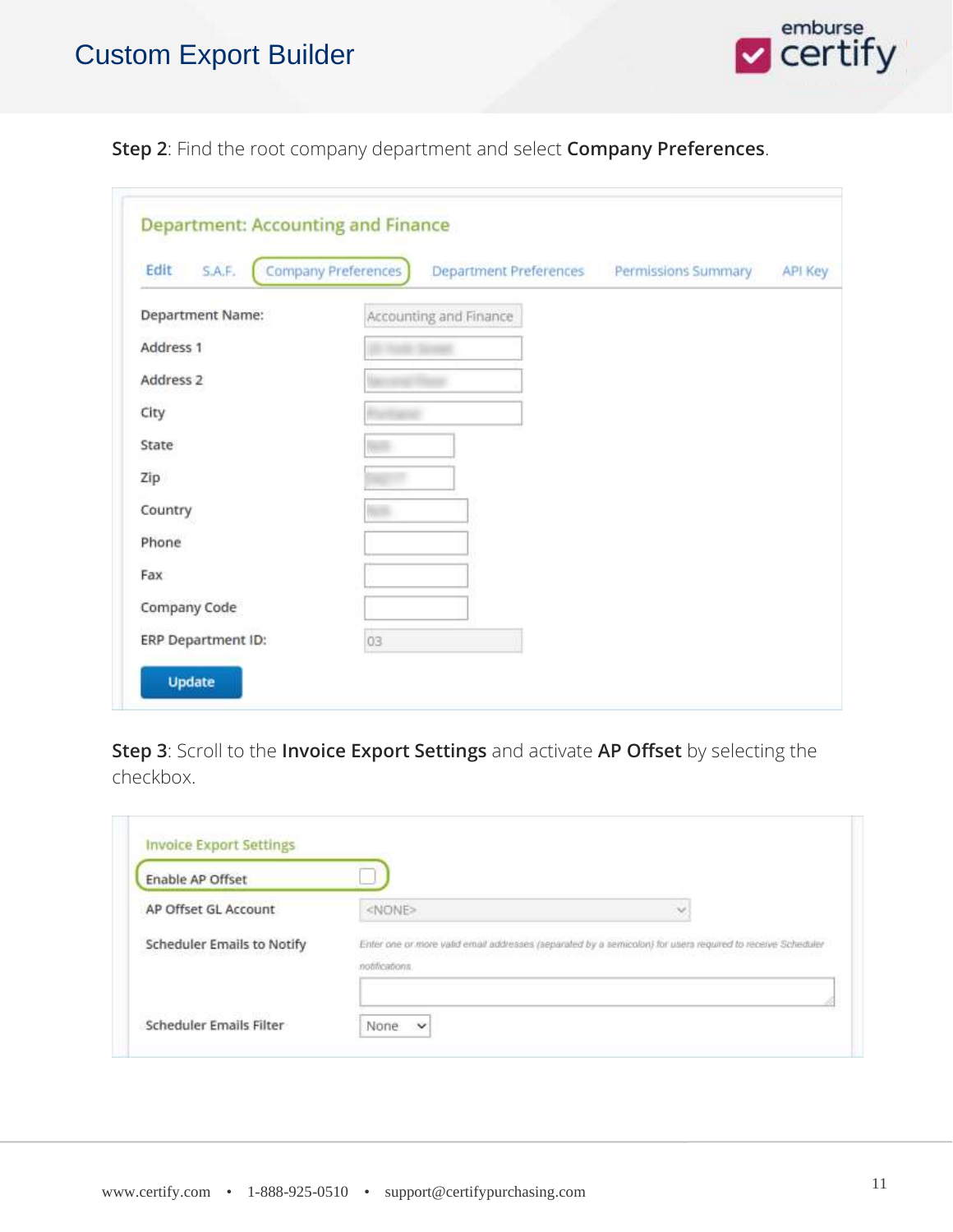

**Step 4**: Select an **AP Offset GL Account** that will be used when an **Offset Line** is created.

| <b>Invoice Export Settings</b>    |                                                                                                                          |
|-----------------------------------|--------------------------------------------------------------------------------------------------------------------------|
| Enable AP Offset                  |                                                                                                                          |
| AP Offset GL Account              | 2120 - A/P Accrued Accounts Payable<br>$\checkmark$                                                                      |
| <b>Scheduler Emails to Notify</b> | Enter one or more valid email addresses (separated by a semicolor) for users required to receive Scheduler notifications |
|                                   | cjantipuna@veridianlabs.org                                                                                              |
| <b>Scheduler Emails Filter</b>    | Al<br>$\checkmark$                                                                                                       |

The **AP Offset GL Account** will appear in the **GL Code** data field for the **Offset Line** or in the **Account Number** data field if they are added to the template.

| <b>Invoice Number</b> | GL Code Account Name              | <b>Invoice Date</b> | <b>Distribution Total</b> |
|-----------------------|-----------------------------------|---------------------|---------------------------|
| MIC635-20190917-01    | 1520 PPE - Computer Equipment     | 9/17/2019           | 35.12                     |
|                       | 2120 A/P Accrued Accounts Payable | 9/17/2019           | $-35.12$                  |
| MIC635-20190917-01    | 1520 PPE - Computer Equipment     | 9/17/2019           | 65.34                     |
|                       | 2120 A/P Accrued Accounts Payable | 9/17/2019           | $-65.34$                  |

#### **AP OFFSET + CUSTOM EXPORT BUILDER**

Once **AP Offset** has been activated, you can determine which templates will use an **AP Offset** row in the **Details** of each custom template.

**Step 1**: Open the **Custom Export Builder** template page and create a **New Template** or **Edit** an existing template.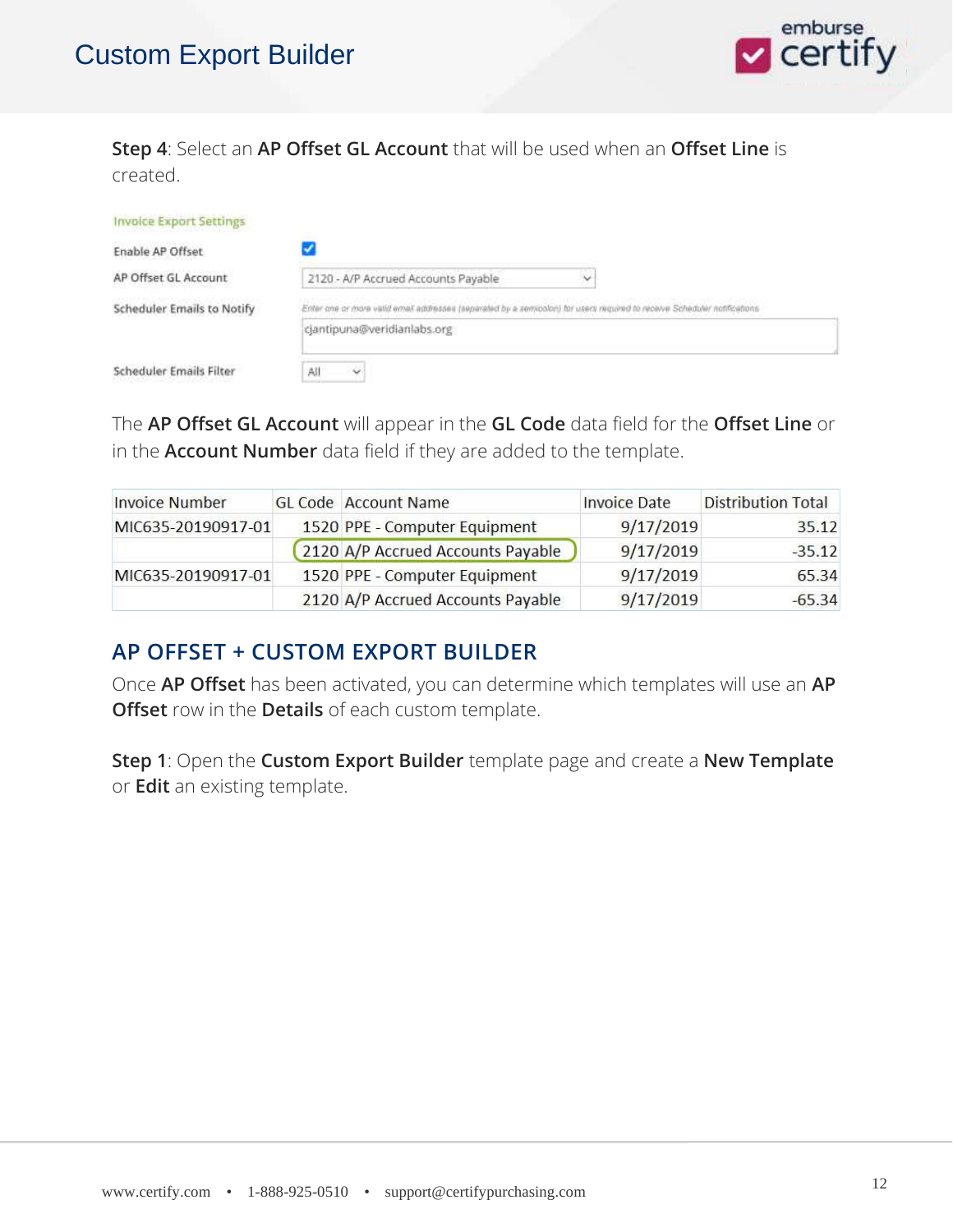

|                                 | <b>Invoice Status Options</b> |             |
|---------------------------------|-------------------------------|-------------|
|                                 | Select Invoices to Re-Export  |             |
|                                 | Current Invoices              |             |
| 0                               | Previously exported invoices: | v<br>NONE   |
|                                 |                               |             |
|                                 |                               |             |
|                                 |                               |             |
|                                 |                               |             |
| <b>New Template</b>             |                               |             |
|                                 |                               |             |
| <b>Active Templates</b><br>Type | Name:                         | Description |

**Step 2**: Once you have the template open, check the box for **Use Offset Account** in the template you want to use the feature in. Then, move onto column configuration.

| Offiset Account<br>전하지 않아보다 아니 건 아이들이                                                                                                                                                                | Use Offset Account                                                                                                                                                                                                                                                                                                        |
|------------------------------------------------------------------------------------------------------------------------------------------------------------------------------------------------------|---------------------------------------------------------------------------------------------------------------------------------------------------------------------------------------------------------------------------------------------------------------------------------------------------------------------------|
| Effective setting (requires saving)<br>문제 2007년 10월 20일 전 10월 20일 10월 20일 10월 20일<br>대한민국의 대한민국의 대한민국의 대한민국의 대한민국의 대한민국의 대한민국의 대한민국의 대한민국의 대한민국의 대한민국의 대한민국의 대한민국의 대한민국의 대한민국의 대한민국의 대한민국의 대한민국의 대한민 | Active<br><b>CONTRACTOR</b><br><b>STATISTICS</b>                                                                                                                                                                                                                                                                          |
|                                                                                                                                                                                                      | NIDE To enable Offset-Account the appropriate settings should be enabled to the Campus<br>Proferences section of Cartily AP Configuration.<br>15 1 : 2004 12:00:12:00 PM ASSAULT AND THE TABLE 12:00 PM AND THE TABLE 12:00 PM<br>To use the Offset Act=2H you that abut infect both Polities and Negative Hypotel above. |

**Step 3**: Once the **AP Offset** is enabled and configured, be sure to include at least one of the below data fields in the **Detail** section of your export template:

|                                | Display Name        | Value              |                         |                |
|--------------------------------|---------------------|--------------------|-------------------------|----------------|
| Type                           |                     |                    |                         |                |
| Data Field                     | Date, Day           | Date, Day          |                         | Defete<br>tale |
| Type                           | Data Field          |                    |                         |                |
| <b>CHOSSIL</b><br>Display Name | Department          |                    |                         |                |
| Value                          | <b>Department</b>   | w                  |                         |                |
|                                |                     |                    |                         | Cencel<br>Seve |
| Data Field                     | <b>Static Field</b> | <b>Blank Field</b> | <b>Aggregated Field</b> |                |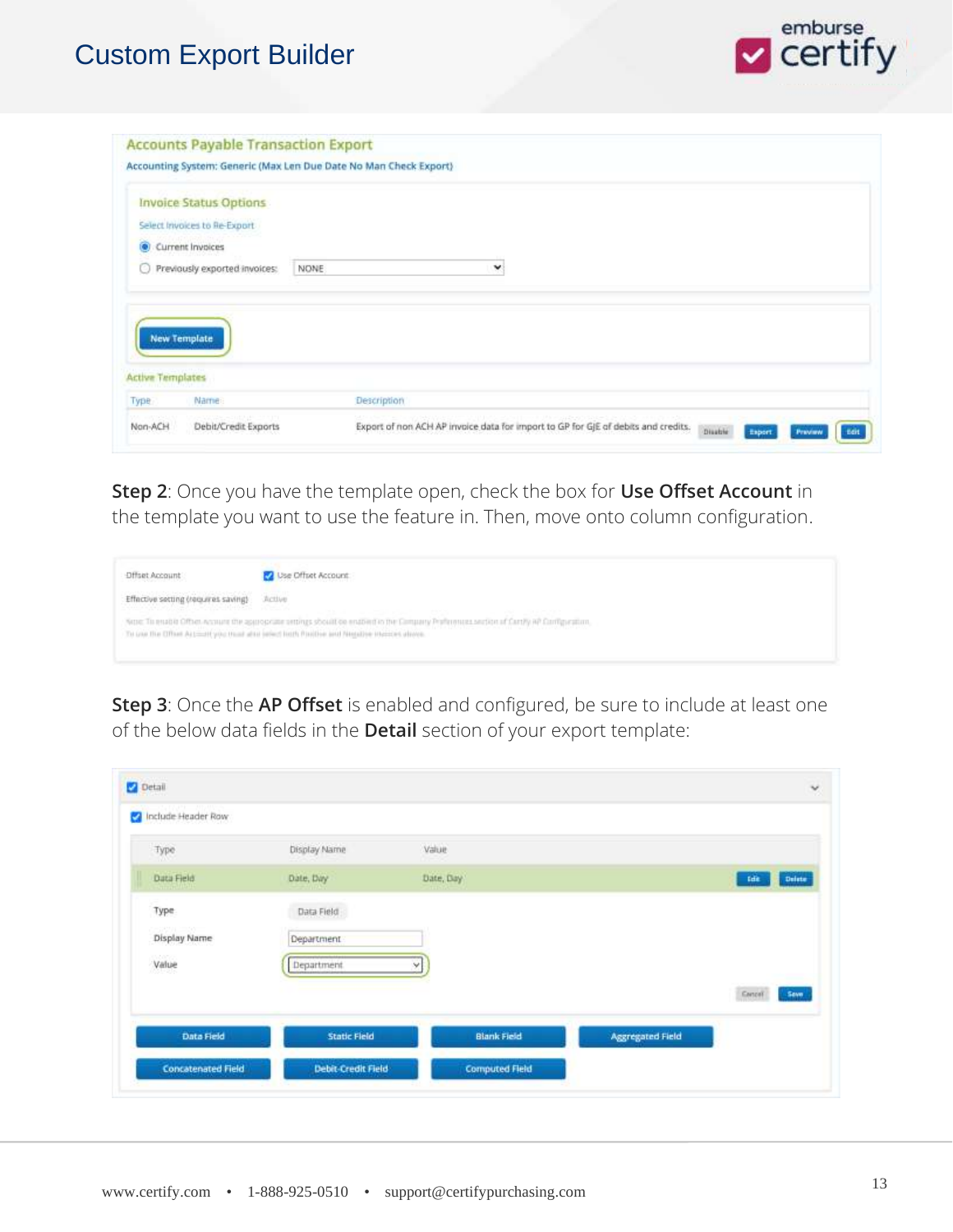

- **Account Name**
- **Company Code**
- **Credit Card ERPID**
- **Department**
- **Distribution Total**
- **ERP ID**
- **GL Code**
- **Invoice Date**
- **Invoice Total**
- **Posting Date**
- **Project ERPID**
- **Project Name**
- **Project Number**

If one or more of the above fields are missing, an error message will appear.

| certify <sup>o</sup>                                                                                                                                                                                                                                                                         |      |            |                                                             |  | C. Antipuna   Log Out |
|----------------------------------------------------------------------------------------------------------------------------------------------------------------------------------------------------------------------------------------------------------------------------------------------|------|------------|-------------------------------------------------------------|--|-----------------------|
| travel & expense made easy<br>ration of the programmed and security and all the                                                                                                                                                                                                              | Home | Purchasing | Invoices Purchasing Cards Reporting Budgeting Configuration |  |                       |
| <b>Custom Export Builder</b>                                                                                                                                                                                                                                                                 |      |            |                                                             |  |                       |
| () To use Offset Account, the Detail section should contain at least one field from the following; Account Name, Company Code, Credit Card ERPID, Department, Distribution Total, ERPID, GL.<br>Code, Invoice Date, Invoice Total, Posting Date, Project ERPID, Project Name, Project Number |      |            |                                                             |  |                       |

### **JOB SCHEDULING**

Along with the release of Custom Export Builder there have been some changes to the **Export Scheduler** functionality.

When scheduling an export job, you only need to configure the date, time or other options for the export and then pick the template you would like applied: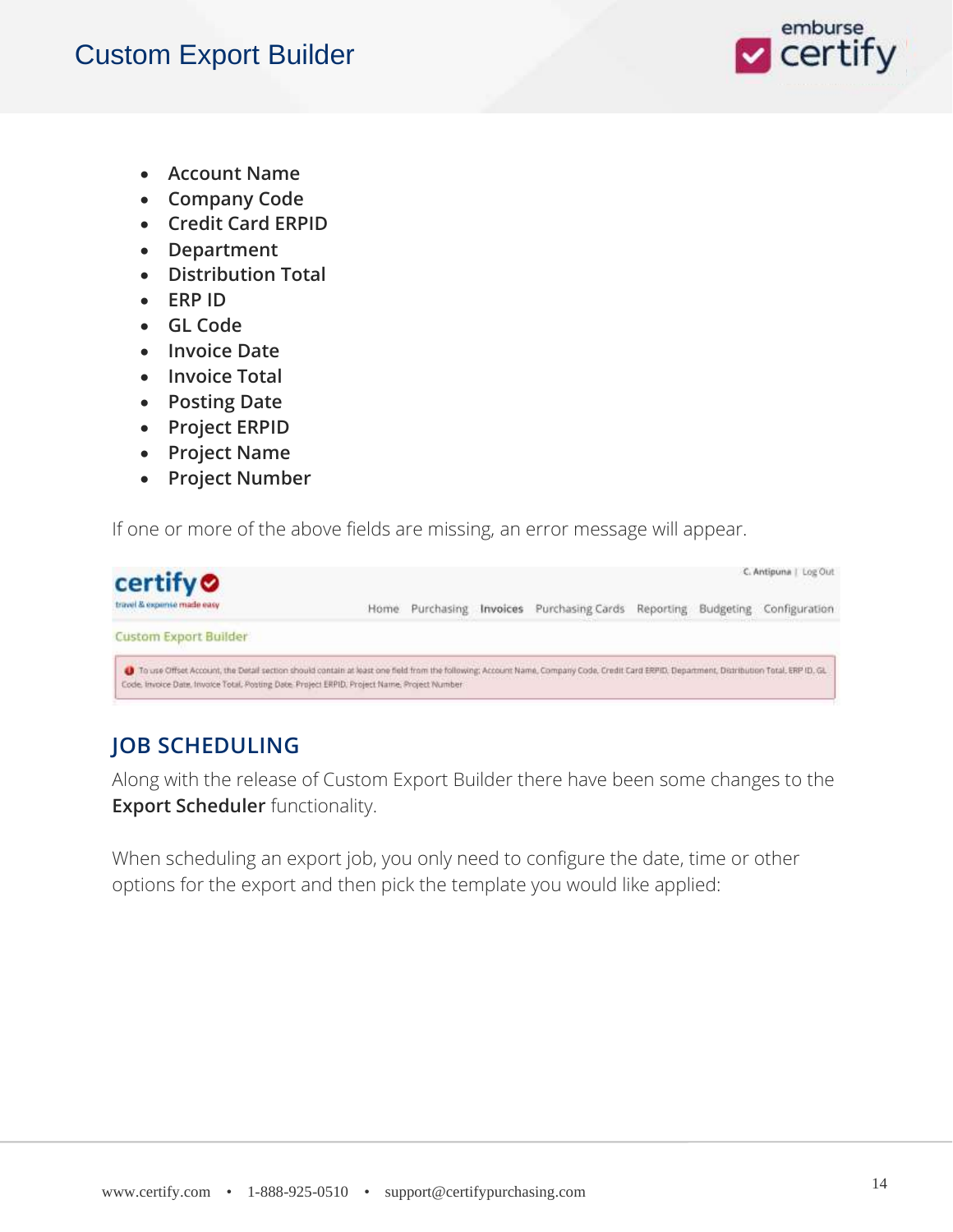

| <b>Export Scheduler</b>   |                                                                  |                 |
|---------------------------|------------------------------------------------------------------|-----------------|
| <b>Scheduling Details</b> |                                                                  |                 |
| Recurring                 | Once<br>$\ddot{\sim}$                                            |                 |
| Start date                | 06/03/2020                                                       |                 |
| Preferred time (UTC)      | 01:00 PM ©                                                       |                 |
| Template                  | <b>NONE</b>                                                      |                 |
|                           | <b>NONE</b><br>Non-ACH - Debit/Credit Exports (active)           |                 |
|                           | Non-ACH - AFAS (active)<br>Non-ACH - DT & CDims Testing (active) |                 |
| Generate FTP Credentials: | Non-ACH - YWCA - 1 (active)<br>ACH - ACH Exports (active)        | Clear<br>Create |
|                           | Non-ACH - 1 - GP Import Type 2 (disabled)                        |                 |

#### **LIST OF DATA FIELDS**

| <b>Field Type</b>              | <b>Description</b>                                                                   |
|--------------------------------|--------------------------------------------------------------------------------------|
| <b>Account Name</b>            | The <b>GL Account Name</b> for the <b>GL</b> this invoice<br>was charged to.         |
| <b>Account Number</b>          | Full account string of the department. (Dept<br><b>ERPID/GL Code/Project format)</b> |
| <b>Bill To Address1</b>        | The primary billing address for your company (or<br>this department).                |
| <b>Bill To Address2</b>        | The secondary billing address for your company<br>(or department).                   |
| <b>Bill To City</b>            | The city in which your company (or department)<br>is located.                        |
| <b>Bill To Country</b>         | The country in which your company is located.                                        |
| <b>Bill To Fax</b>             | Your company's fax number.                                                           |
| <b>Bill to Name</b>            | The name of your company (or department.                                             |
| <b>Bill To Phone</b>           | Your company's phone number.                                                         |
| <b>Bill To Zip</b>             | Your company's zip or postal code.                                                   |
| <b>Charge Reference Number</b> | The reference number of the credit card charge.                                      |
| <b>Comments</b>                | <b>Comments</b> by the <b>Submitter</b> and <b>Approver</b> .                        |
| <b>Company Code</b>            | The <b>Code</b> that identified the company (or<br>department).                      |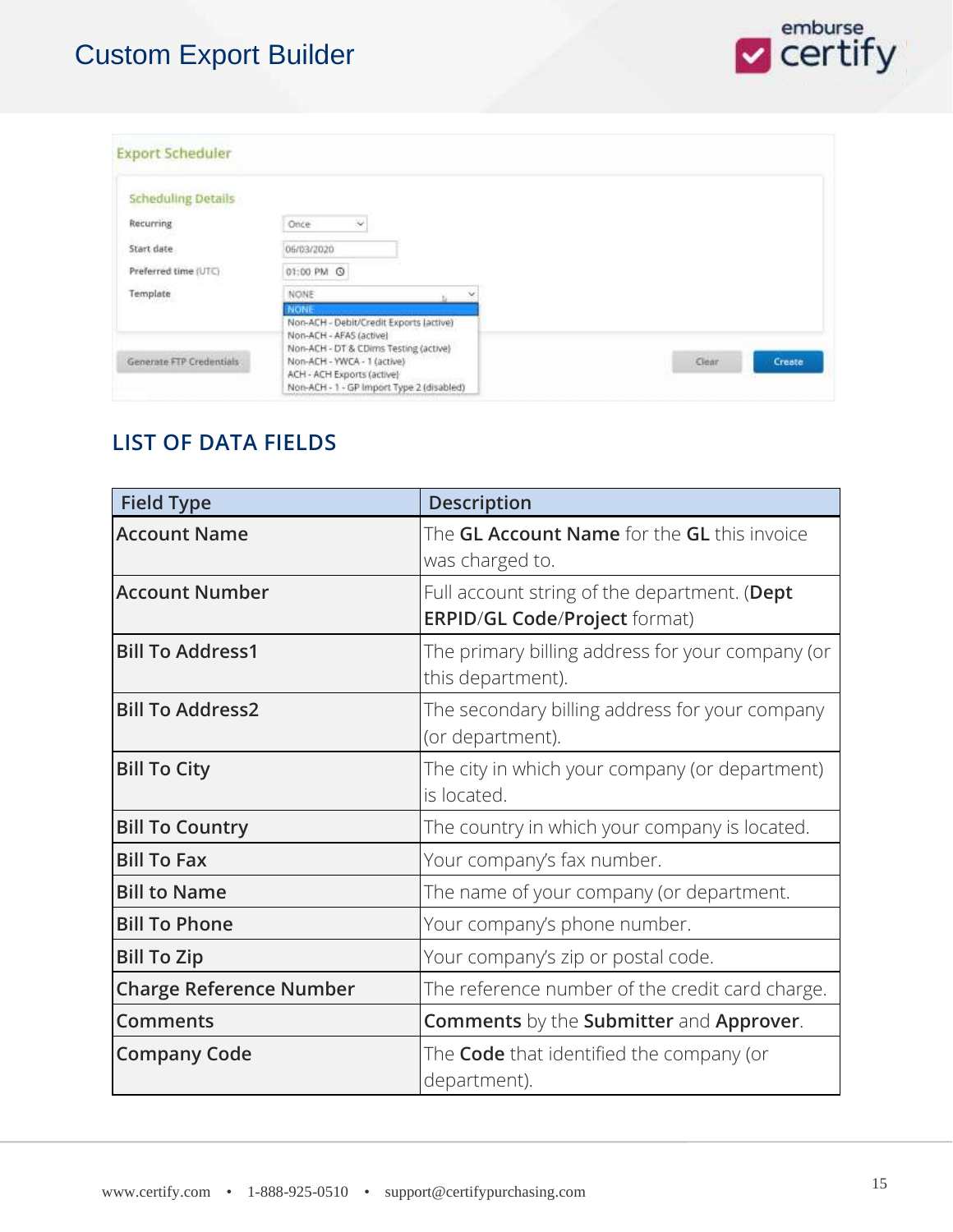

| <b>Credit Card ERP ID</b>    | The <b>ID Number</b> that identifies the credit card                    |
|------------------------------|-------------------------------------------------------------------------|
|                              | that paid this <b>Invoice</b> in your company's<br>accounting system.   |
| <b>Credit Card GL Name</b>   | Default <b>GL Account Name</b> of the credit card                       |
|                              | account vendor                                                          |
| <b>Credit Card GL Number</b> | Default <b>GL Account Number</b> of the credit card                     |
|                              | account vendor                                                          |
| <b>Credit Card ID</b>        | The <b>ID Number</b> of the credit card that paid the<br>invoice.       |
| <b>Credit Card Name</b>      | The name of the credit card that paid the invoice.                      |
| Date & Time                  | Inserts the current date and time to the<br>millisecond.                |
| Date, Day                    | Inserts a date part for the current date day value.                     |
| Date, Month                  | Inserts a date part for the current month value.                        |
| Date, Year (2-Digit)         | Inserts a date part for the current year value, the<br>last two digits. |
| Date, Year (4-Digit)         | Inserts a date part for the current year value, all<br>four digits.     |
| Time, Hour                   | Inserts a date part for the current time hour<br>value.                 |
| <b>Time, Minutes</b>         | Inserts a date part for the current time minutes<br>value.              |
| <b>Time, Seconds</b>         | Inserts a date part for the current time seconds<br>value               |
| <b>Department</b>            | The department the invoice was charged to.                              |
| <b>Dept Currency ID</b>      | The department's default currency.                                      |
| <b>Dept Extended</b>         | Amount allocated to particular                                          |
|                              | Department/GL/Project in the vendor's                                   |
|                              | currency                                                                |
| <b>Dept Rate</b>             | Department's currency RateToUSD / Vendor's<br>currency RateToUSD.       |
| <b>Dimensions</b>            | List of custom dimensions if they are in use by<br>the company          |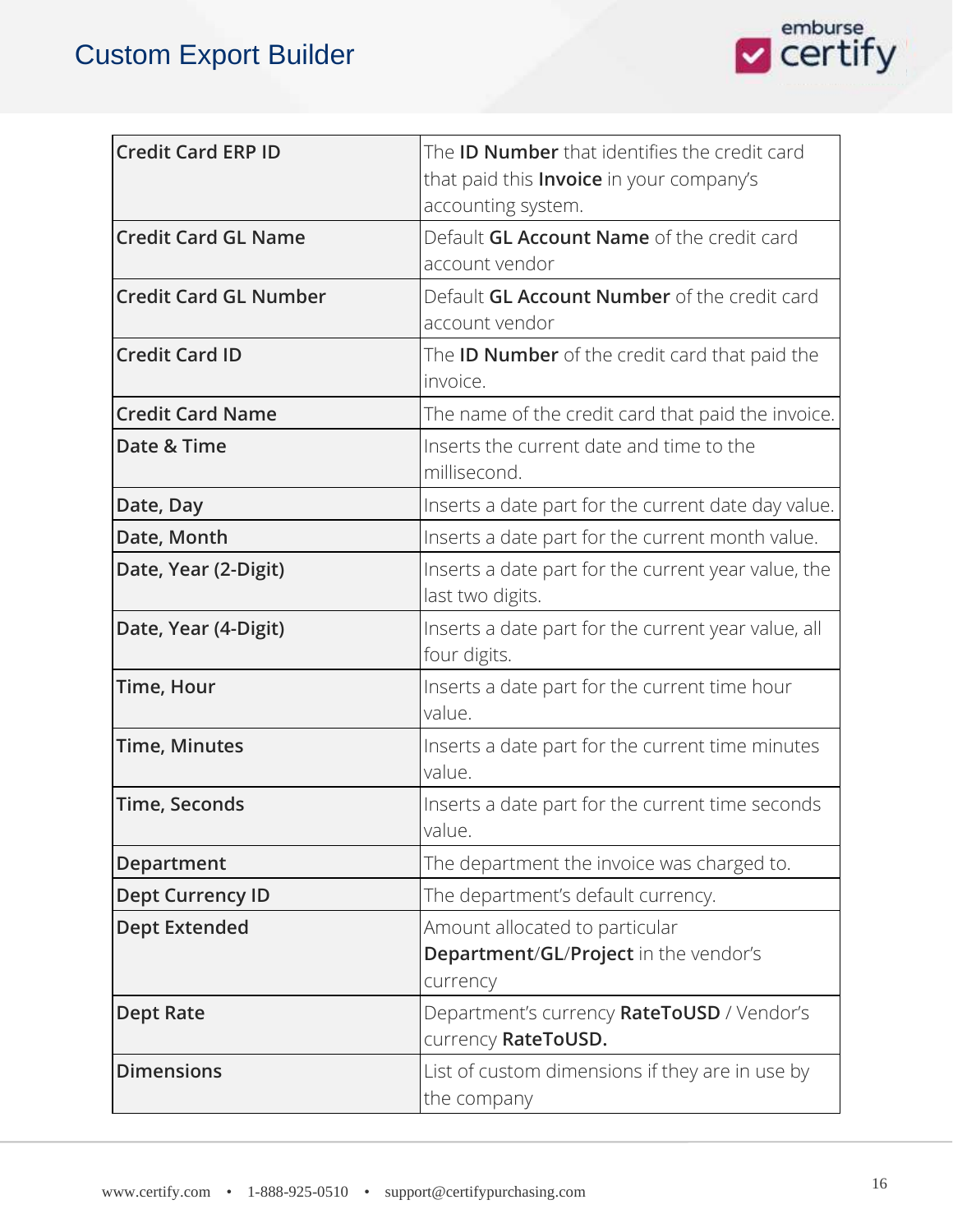

| <b>Distribution Total</b>  | Amount allocated to particular                            |
|----------------------------|-----------------------------------------------------------|
|                            | Department/GL/Project in vendor currency.                 |
|                            | This represents the actual spend of a line item.          |
| <b>Distribution Type</b>   | Indicates the item type: PURCH, Credit Memo or            |
|                            | Footer type (such as FREIGHT, TAX, etc).                  |
| <b>Due Date</b>            | The date the invoice must be paid.                        |
| <b>ERP ID</b>              | The <b>ID Number</b> that identifies this business unit   |
|                            | (department) in your company's accounting                 |
|                            | system.                                                   |
| <b>Export Comments</b>     | Comments by the <b>Accounting Reviewer</b> (the           |
|                            | employee who approved this invoice for export).           |
| <b>GL Code</b>             | The <b>GL Code</b> for the <b>GL Account</b> this invoice |
|                            | was charged to.                                           |
| <b>InterCompany ERP ID</b> | The <b>ID Number</b> that identifies this business unit   |
|                            | (department) in your company's accounting                 |
|                            | system.                                                   |
| <b>Invoice Date</b>        | The date of the invoice.                                  |
| <b>Invoice Number</b>      | The number of the invoice.                                |
| <b>Invoice Total</b>       | The total cost of the items in the invoice.               |
| <b>Is Manual Check</b>     | Indicates whether the invoice was paid by a               |
|                            | manual check.                                             |
| <b>Local Currency ID</b>   | The vendor's default currency.                            |
| <b>Local Extended</b>      | Amount allocated to a particular                          |
|                            | Department/GL/Project in the department's                 |
|                            | currency.                                                 |
| <b>Local Rate</b>          | Vendor's currency RateToUSD or the                        |
|                            | department's currency RateToUSD.                          |
| <b>Manual Check</b>        | The number of the check that paid the invoice.            |
| <b>Merchant ID</b>         | AP Vendor ID in the vendor setting.                       |
| <b>Merchant Name</b>       | The vendor's name.                                        |
| <b>Model Number</b>        | The product's model number.                               |
| <b>Num Distributions</b>   | Number of allocated items on the invoice.                 |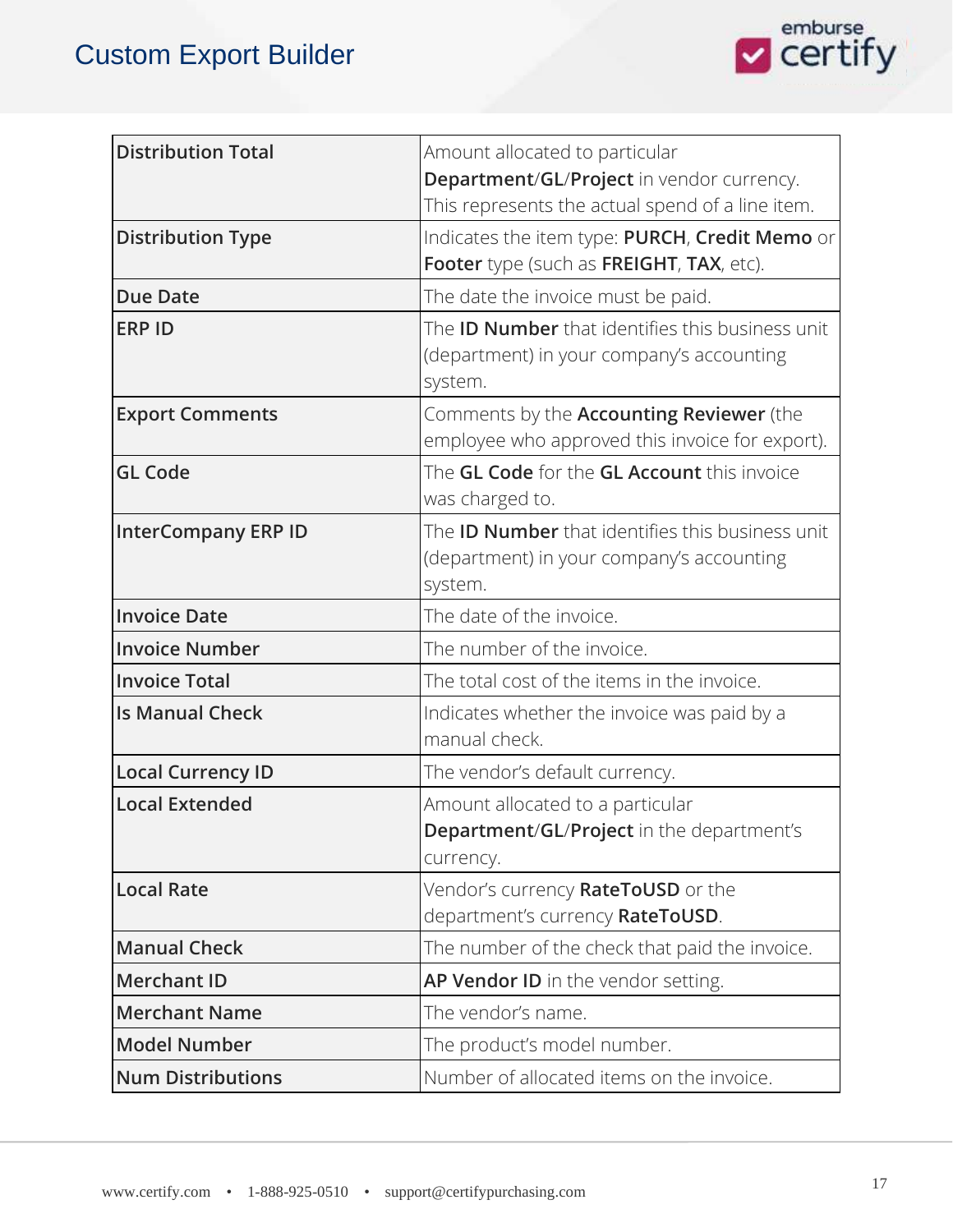

| <b>Payment Status</b>       | The status of the invoice payment. There are for<br>available status options:                                   |
|-----------------------------|-----------------------------------------------------------------------------------------------------------------|
|                             | N - This indicates that the payment status<br>is not available due to invoice type.                             |
|                             | <b>P</b> - This indicates that the invoice has been<br>sent for payment and is currently pending<br>an update.  |
|                             | $Y$ - This indicates that the payment has<br>been released.                                                     |
|                             | X - This indicates that there was an issue<br>with the payment.                                                 |
| <b>PO Number</b>            | The number of the <b>Purchase Order</b> that<br>ordered this product.                                           |
| <b>Posting Date</b>         | The date the invoice was posted.                                                                                |
| Price                       | The price of one unit of the product. For actual<br>spend of a line item use Distribution Total.                |
| <b>Price Extended</b>       | The total price of this line item in the invoice (unit<br>x price).                                             |
| <b>Product Category</b>     | The product's category in your company's<br>internal product catalog.                                           |
| <b>Product Description</b>  | The short description of this product.                                                                          |
| <b>Product Unit</b>         | The unit in which the product is shipped.                                                                       |
| <b>Project ERP ID</b>       | The <b>ID Number</b> that identifies this project in<br>your company's accounting system.                       |
| <b>Project Name</b>         | The name of the project the invoice was charged<br>to.                                                          |
| <b>Project Number</b>       | The number of the project the invoice was<br>charged to.                                                        |
| Quantity                    | The number of units of this product ordered.                                                                    |
| <b>Quantity Extended</b>    | The number of units of this product ordered.                                                                    |
| <b>Requisition Comments</b> | Comments from the original <b>Purchase</b><br><b>Requisition</b> made by the submitter, and the<br>approver(s). |